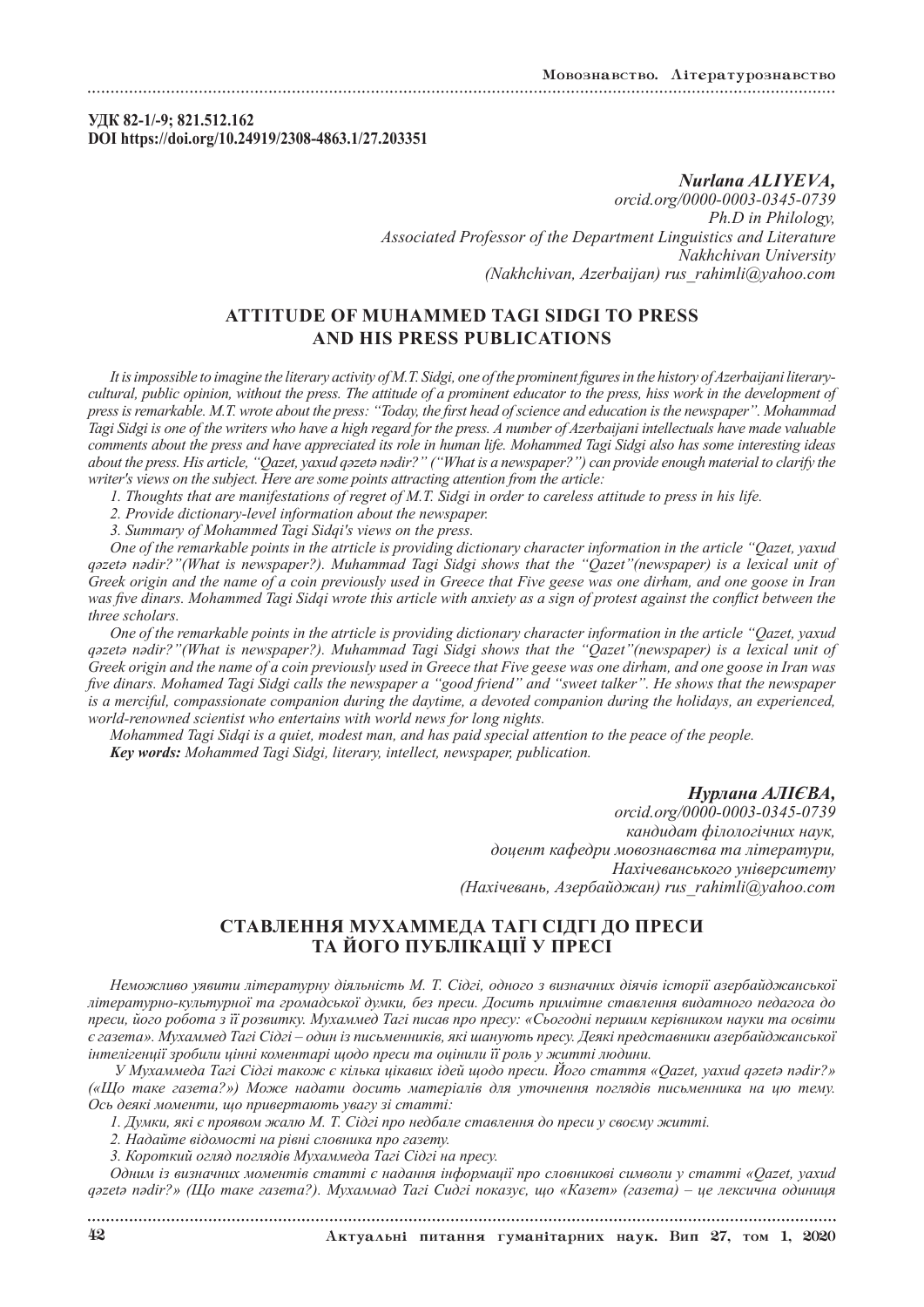# Aliyeva N. Attitude of Muhamməd Tagi Sidgi to press and his press publications

*грецького походження, а назва монети, що раніше використовувалася в Греції, п'ять гусей – один дирхам, а один гусь в Ірані – пять динарів. Мухаммед Тагі Сідгі написав цю статтю з тривогою на знак протесту проти конфлікту між трьома вченими.*

*Мохамед Тагі Сідгі називає газету «добрим другом» і «солодкою балаканиною». Він показує, що газета – це милосердний супутник удень, відданий супутник у святкові дні, а також досвідчений, всесвітньо відомий вчений, який довгими ночами розважає світовими новинами. Мухаммед Тагі Сідгі – тиха, скромна людина, що особливу увагу приділяє спокою людей.*

*Ключові слова: Мухаммед Тагі Сідгі, література, інтелект, газета, видання.*

**Introduction**. In the life of Muhammed Tagi Sidgi, there was no high regard for the press, and there were very few newspaper readers because of lack of awareness. This was one of the problems that concerned and disturbed the intellectuals of the time. Muhammad Tagi Sidgi wrote about this: "Are there any people who have become accustomed to reading the newspaper and have achieved it? They are also treated with a strange look. Some is called khan, some is called bek. this is servant, this is teacher..." (Sidqi, 2004a: 164). He tells that this is the reason why the population has turned away from the newspaper.

Sidgi said that there is a great contradiction between the internal and external world of those who do not react to the newspaper. So, on the one hand, they think it is offensive to read a newspaper, in the other hand, "Use newspaper clippings politely to draw the listener's attention during the conversation" (Sidqi, 2004b: 164).

**Discussion.** One of the remarkable points in the atrticle is providing dictionary character information in the article "Qazet, yaxud qəzetə nədir?" (What is newspaper?). Muhammad Tagi Sidgi shows that the "Qazet" (newspaper) is a lexical unit of Greek origin and the name of a coin previously used in Greece that Five geese was one dirham, and one goose in Iran was five dinars. The writer explains how it is understood in the newspaper: "In summary, some scholars in Greece at the time, including wellknown writers such as Xenophon and Priglisen, wrote their writings on leaflets made from leaves of a papyrus tree and then sent it to their followers and imitators. In the end, those pages became known as "qazet", "qazeta" and "qazetin". It means, a sheet for a goose price" (Sidqi, 2004c: 166). The author also states that the first newspaper was published in France in 1631.

The most disturbing aspects of Mohammed Tagi Sidgi are:

1. "God, I wonder, when will we understand the value and benefits of newspaper?"

2. "When will we fly in the air of this airplane leaflet?" (Sharif, 1957: 168).

In his article "Qazet, yaxud qəzetə nədir?", Mohammed Tagi Sidgi put forth an urgent and neverending view of the newspaper.

Finally, Mohamed Tagi Sidgi calls the newspaper a "good friend" and "sweet talker". He shows that the newspaper is a merciful, compassionate companion during the daytime, a devoted companion during the holidays, an experienced, world-renowned scientist who entertains with world news for long nights.

Mohammed Tagi Sidgi writes at the end of the article "Qazet, yaxud qəzetə nədir?": "Now, dear brothers, dear friends! It is time of manliness, opportunity. We should not be ignorant, let's love science, let's get out of ignorance...". And the writer shows the best way to do this and repeats it three times: "… Let's read the newspaper! Let's read the newspaper! Let's read the newspaper! (Sidqi, 2004d: 171). The end of the work is reminiscent of Jalil Mammadguluzade's publicist style. Thus, Mirza Jalil in his article "Azerbaijan" in the current issue says three times "homeland, language and nation": "The world and the world have changed, and the meanings have changed, that is, in our language, those things which have lost their true meaning, have returned and found their origin" (Mamadguluzadeh, 2004: 4).

Mohammed Tagi Sidgi's article "Qazet, yaxud qəzetə nədir?" is still relevant. məqaləsi indi də öz əhəmiyyətini itirməmişdir. Having said that "The nation's ignorance medicine is science and education", the writer considered press an important tool for the promotion of education.

Two articles in the publicist creations of Mohammed Tagi Sighi are highlighted. One of them is called "Regret, again regret".

Mohammed Tagi Sidqi wrote this article with anxiety as a sign of protest against the conflict between the three scholars. For example, Kaspi newspaper editor Alimardan bay and the editor of the "Sharqi-Rus" newspaper Mohammad aga Shahtakhtli and Ahmed Agaoglu published articles against each other in the press "outside of their professions" in the words of Mohammed Tagi Sidji. In fact, the reason for these writings was the publication of the works of Muhammad Aga Shahtakht in 1903–1904, which criticized Haji Zeynalabdin Tagiyev. Alimardan bay who praised Haji Zeynalabdin Tagiyev, wrote articles against Muhammad Aga Shahtakhtli in return.

According to J. Mammadguluzadeh, in the early 1900s, cold relations between the prominent intellectuals of Azerbaijan, Mohammad aga Shahtakhtli, Alimardan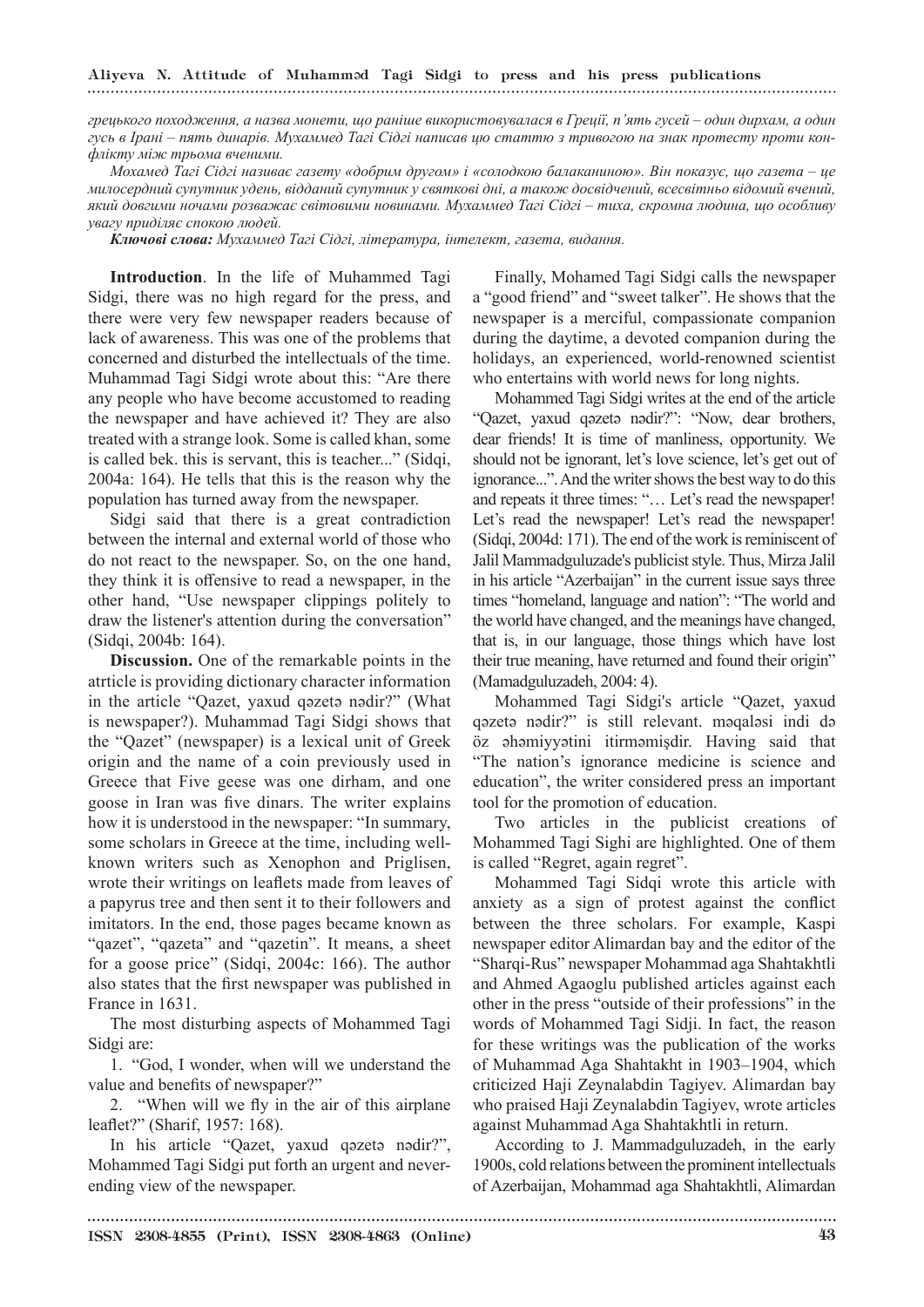## bay Topchubashov, and Ahmed Agaoglu resulted in the closure of newspaper "Sharqi-Rus". At the same time, Topchubashov and Agaev considered pen war against Shahtakhti as an attempt to show loyalty to H.Z. Taghiyev". (Encyclopedia of Jalil Mamadguluzadeh, 2008: 286). The intellectuals, concerned about the cold relations and misunderstandings between the parties, commented on the matter. One of these intellectuals was Muhammad Tagi Sidqi.

The literature shows that such disputes, struggle and judgments are "absurd and unreasonable and unnatural" (Rustamova, 2004: 5). And all of this is displeasing to writers who have good conscience and who love the media world.

Mohammed Tagi Sidqi is a quiet, modest man, and has paid special attention to the peace of the people. Jalil Mammadguluzadeh wrote: "The personality of the deceased was unprecedented: patient, believing, faithful, quiet, happy, compassionate and benevolent. The beautiful features of Sidgi made him the subject of sayings in Nakhchivan. Our community has never shown that respect and love to anyone. The deceased were friends of the Mullahs, Sayyids, Khans, Asnaf and porters" (Guliyev, 2004: 3). Such features of Mohammed Tagi Sidgi also appear in his article "Təəssüf, yenə təəssüf" (Regret, again regret). The following comments of the author are exemplary: "...In today's society where so many things are possible, the question of peace is born in society. Let's make peace, what is the need for battle and hostility?" (Sidqi, 2004e: 172).

Mohammed Tagi Sidgi's article "Təəssüf, yenə təəssüf" firstly refers to Mohammedaga Shahtakhtly. The author calls him a "friend of education" and lists his services. There are so many correct and objective ideas in the article that a reader who does not know about three major intellectuals mentioned above can readily identify them. For example, Muhammad Tagi Sidgi's comments about Mohamedaga Shahtakhti can be summarized as follows:

– Master of Science and Literature;

– A man who had never gone beyond science and literature;

– A man who is always on travel, thanks to the natural inclination and passion for enlightenment and education;

– A man familiar with several Eastern and Western languages and etc.

These ideas of the author are useful for our modern age and for all time. Indeed, press pages should not be filled with articles about personal relationships.

Mohammed Tagi Sidgy in his article "Təəssüf, yenə təəssüf" lists Alimardan Topchubashov's merits:

– A man who has been working hard for years and studying science and perfection;

– "A person who is far from any personal gain";

– "Supporting science and education and literature lovers";

– A man who has worked for the head of the Kaspi newspaper for many years, and responded all fake news as state person;

– The amateur of science;

The founder of education;

– The man who sees the newspaper as a means of culture;

– A man who is involved in the organization of several Russian and Muslim schools and etc (Khudiyev, 2005: 68).

Mohammed Tagi summarizes his thoughts on Alimardan bek: "We will never forget your donations to every charitable organization. It is clear that the more Turkish-language newspapers such as "Şərqi-Rus" are published, you will be the most joyful of all " (Sidqi, 2004f: 175–176).

The third person addressed by Muhammad Tagi Sidgi is Ahmed bey Agaoglu (1869–1939). He is a well-known public figure, editor of the "Hayat" newspaper together with A. Huseynzade in 1905, one of the most active figures in the struggle for national freedom in Azerbaijan in 1905-1908, professor of Istanbul and Ankara universities, the editor-in-chief of the "Tərcümani-həqiqət", "Gənc türk", "Hakimiyyətimaliyyə". Mohammed Tagi Sidqi considers the lines coming out of Ahmed bey Agaoglu's pen as a mercy for our enlightenment. He resembles his articles to admonition mirror, his books to manliness poems and values it as a person who is leading the nation in education and culture, morals and humanity.

Apart from this article, Mohammed Tagi also mentioned the same issue in one of his letters to Mohammad aga Shahtakhtli. This letter, which is slightly larger than the other letters of the writer, was originally written in honor of the accession of the "Şərqi-Rus" newspaper to the press world. But here's the reaction to the unfair criticism of Haji Zeynalabdin Tagiyev "In the eyes of educated people, your newspaper has nothing wrong. The newspaper is loved. But everyone is talking about your thoughts about Haji Zeynalabdin Tagiyev. No one looks at them with a good look. His generosity in writing these short words cannot be denied. Now they speak these words in Nakhchivan and then in other cities" (Sidqi, 2004h: 191). From that letter, it is clear that why do our newspapers unreasonably want to prove Taghiyev's evil, even if the newspaper "Həblülmətin", "Ədəb", "Müzəffəri" have written about Haji Zeynalabdin Tagiyev's initiatives, charity, generosity and goodness? He worries about this issue, and he wants to avoid Mohammad Aga writing articles on